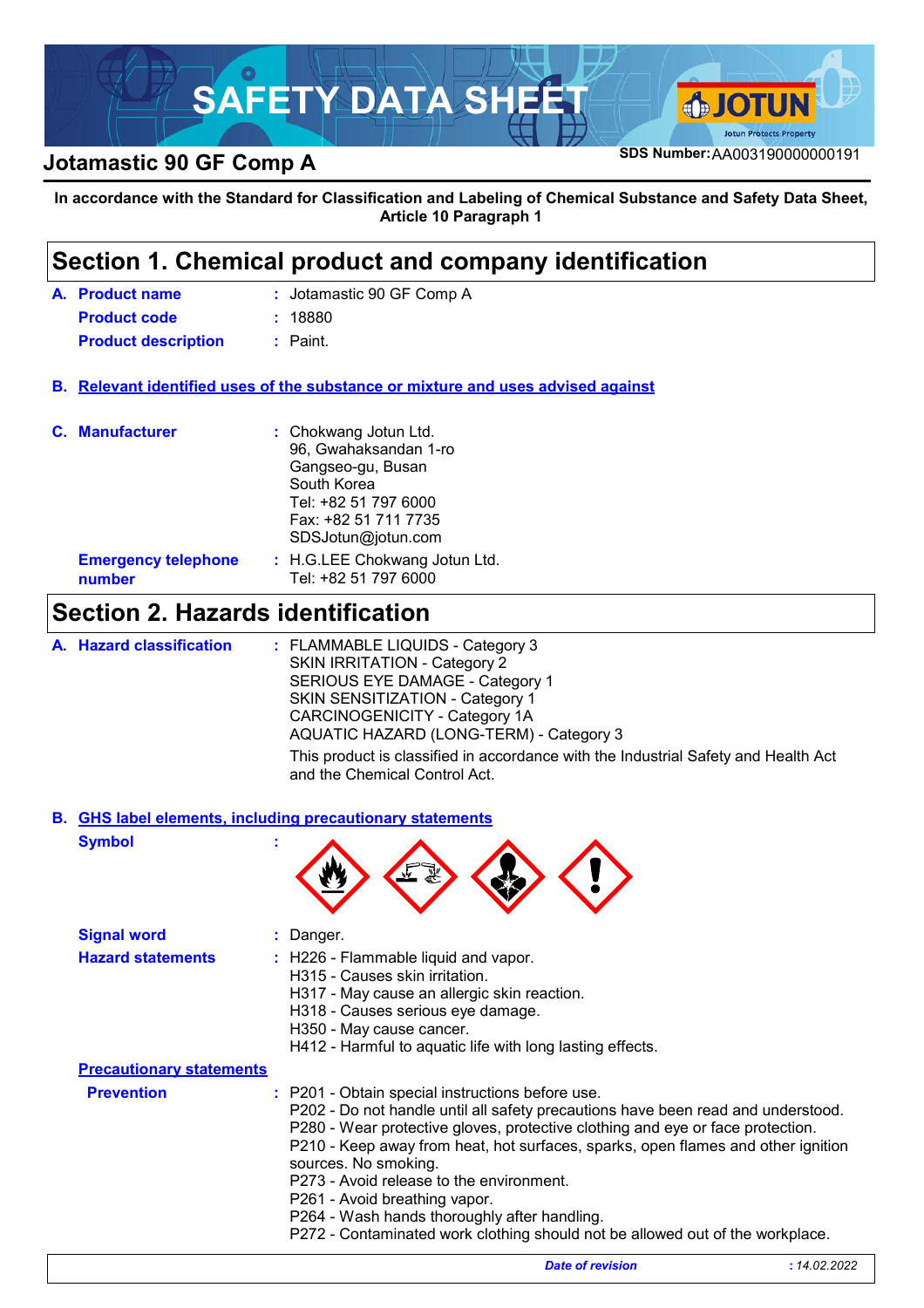### **Section 2. Hazards identification**

|                 | : P308 + P313 - IF exposed or concerned: Get medical advice or attention.                                                                                                                                                                                                                          |
|-----------------|----------------------------------------------------------------------------------------------------------------------------------------------------------------------------------------------------------------------------------------------------------------------------------------------------|
| <b>Response</b> | P303 + P361 + P353 - IF ON SKIN (or hair): Take off immediately all contaminated<br>clothing. Rinse skin with water.<br>P302 + P352 - IF ON SKIN: Wash with plenty of water.                                                                                                                       |
|                 | P333 + P313 - If skin irritation or rash occurs: Get medical advice or attention.<br>P305 + P351 + P338, P310 - IF IN EYES: Rinse cautiously with water for several<br>minutes. Remove contact lenses, if present and easy to do. Continue rinsing.<br>Immediately call a POISON CENTER or doctor. |
| <b>Storage</b>  | : P405 - Store locked up.                                                                                                                                                                                                                                                                          |
| <b>Disposal</b> | : P501 - Dispose of contents and container in accordance with all local, regional,<br>national and international regulations.                                                                                                                                                                      |
|                 |                                                                                                                                                                                                                                                                                                    |

| <b>Other hazards which do : None known.</b><br>not result in |  |
|--------------------------------------------------------------|--|
| classification                                               |  |

### **Section 3. Composition/information on ingredients**

| <b>Substance/mixture</b> | : Mixture        |
|--------------------------|------------------|
| <b>Other means of</b>    | : Not available. |
| identification           |                  |

| <b>Ingredient name</b>                   | <b>Common name</b>           | <b>Identifiers</b> | $\frac{9}{6}$ |
|------------------------------------------|------------------------------|--------------------|---------------|
| $\epsilon$ poxy resin (MW $\leq$ 700)    | epoxy resin (MW $\leq$ 700)  | CAS: 1675-54-3     | $≥10 - ≤15$   |
| glass, oxide, chemicals                  | glass, oxide, chemicals      | CAS: 65997-17-3    | $≥10 - ≤15$   |
| talc (non-asbestos form)                 | talc (non-asbestos form)     | CAS: 14807-96-6    | $≥10 - ≤15$   |
| 4,4'-Isopropylidenediphenol, oligomeric  | 4,4'-Isopropylidenediphenol, | CAS: 67989-52-0    | ≤10           |
| reaction products with 1-chloro-         | oligomeric reaction          |                    |               |
| 2,3-epoxypropane, reaction products with | products with 1-chloro-      |                    |               |
| fatty acids, C18-unsatd., dimers         | 2,3-epoxypropane, reaction   |                    |               |
|                                          | products with fatty acids,   |                    |               |
|                                          | C18-unsatd., dimers          |                    |               |
| xylene                                   | xylene                       | CAS: 1330-20-7     | ≤10           |
| titanium dioxide                         | titanium dioxide             | CAS: 13463-67-7    | $\leq 5$      |
| hydrocarbons, c9-unsatd., polymd.        | hydrocarbons,                | CAS: 71302-83-5    | $\leq 5$      |
|                                          | C9-unsaturated,              |                    |               |
|                                          | polymerized                  |                    |               |
| 2-methylpropan-1-ol                      | 2-methylpropan-1-ol          | CAS: 78-83-1       | ≤5            |
| glycidyl ether of 3-alkyl phenol         | glycidyl ether of 3-alkyl    | CAS: 68413-24-1    | $\leq 5$      |
|                                          | phenol                       |                    |               |
| benzyl alcohol                           | benzyl alcohol               | CAS: 100-51-6      | $\leq$ 3      |
| ethylbenzene                             | ethylbenzene                 | CAS: 100-41-4      | $\leq$ 3      |
| Phenol, methylstyrenated                 | Phenol, methylstyrenated     | CAS: 68512-30-1    | $\leq$ 3      |
| Phenol, styrenated                       | Phenol, styrenated           | CAS: 61788-44-1    | $\leq$ 3      |
| silica, crystalline - quartz             | silica, crystalline - quartz | CAS: 14808-60-7    | $≤0.3$        |

**There are no additional ingredients present which, within the current knowledge of the supplier and in the concentrations applicable, are classified as hazardous to health or the environment and hence require reporting in this section.**

**Occupational exposure limits, if available, are listed in Section 8.**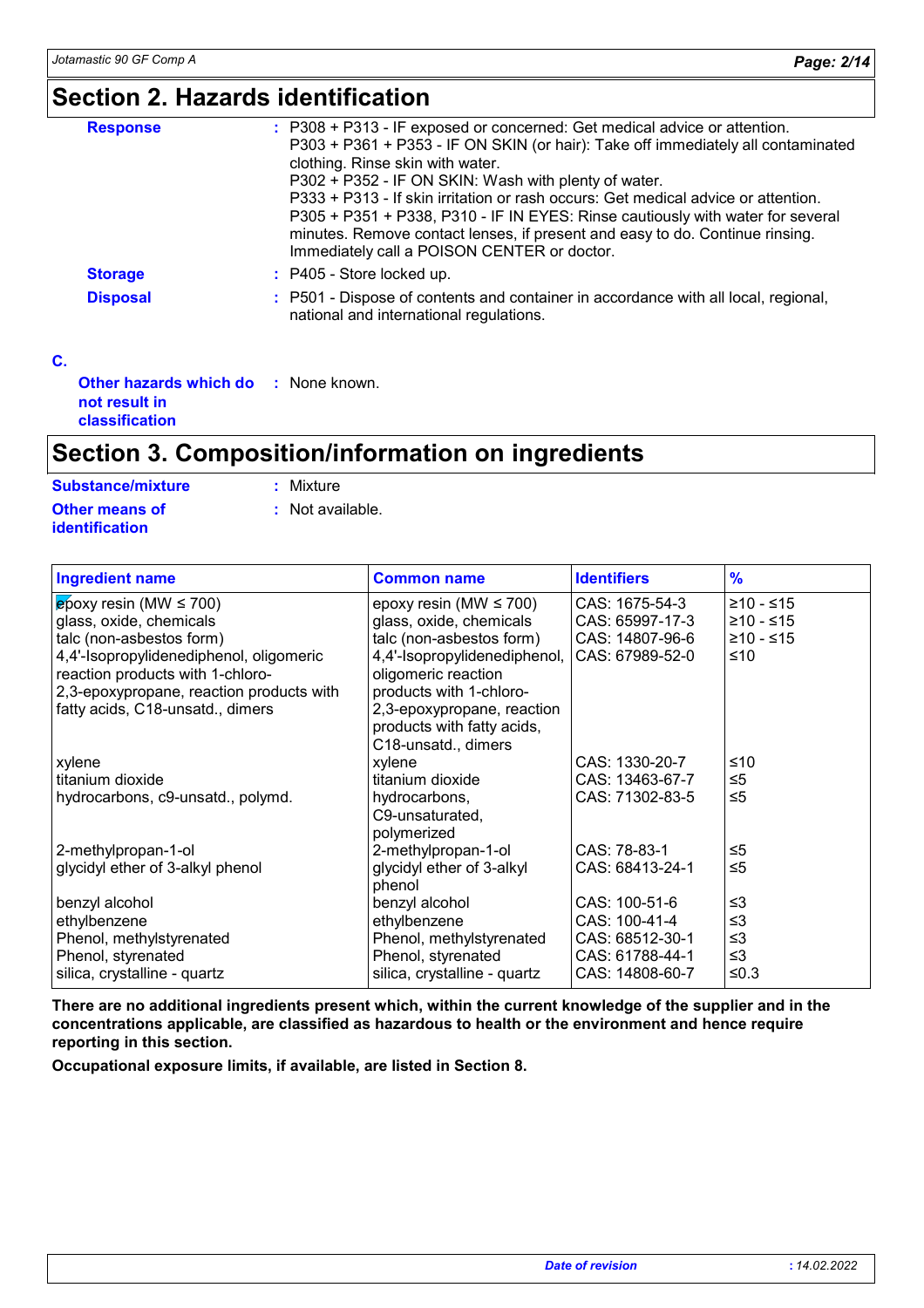# **Section 4. First aid measures**

| A. Eye contact                    | : Get medical attention immediately. Call a poison center or physician. Immediately<br>flush eyes with plenty of water, occasionally lifting the upper and lower eyelids.<br>Check for and remove any contact lenses. Continue to rinse for at least 10 minutes.<br>Chemical burns must be treated promptly by a physician.                                                                                                                                                                                                                                                                                                                                                                                                                                                                    |
|-----------------------------------|------------------------------------------------------------------------------------------------------------------------------------------------------------------------------------------------------------------------------------------------------------------------------------------------------------------------------------------------------------------------------------------------------------------------------------------------------------------------------------------------------------------------------------------------------------------------------------------------------------------------------------------------------------------------------------------------------------------------------------------------------------------------------------------------|
| <b>B.</b> Skin contact            | : Get medical attention immediately. Call a poison center or physician. Wash with<br>plenty of soap and water. Remove contaminated clothing and shoes. Wash<br>contaminated clothing thoroughly with water before removing it, or wear gloves.<br>Continue to rinse for at least 10 minutes. Chemical burns must be treated promptly<br>by a physician. In the event of any complaints or symptoms, avoid further exposure.<br>Wash clothing before reuse. Clean shoes thoroughly before reuse.                                                                                                                                                                                                                                                                                                |
| <b>C.</b> Inhalation              | Get medical attention immediately. Call a poison center or physician. Remove<br>victim to fresh air and keep at rest in a position comfortable for breathing. If it is<br>suspected that fumes are still present, the rescuer should wear an appropriate mask<br>or self-contained breathing apparatus. If not breathing, if breathing is irregular or if<br>respiratory arrest occurs, provide artificial respiration or oxygen by trained personnel.<br>It may be dangerous to the person providing aid to give mouth-to-mouth<br>resuscitation. If unconscious, place in recovery position and get medical attention<br>immediately. Maintain an open airway. Loosen tight clothing such as a collar, tie,<br>belt or waistband.                                                            |
| <b>D.</b> Ingestion               | : Get medical attention immediately. Call a poison center or physician. Wash out<br>mouth with water. Remove dentures if any. If material has been swallowed and the<br>exposed person is conscious, give small quantities of water to drink. Stop if the<br>exposed person feels sick as vomiting may be dangerous. Do not induce vomiting<br>unless directed to do so by medical personnel. If vomiting occurs, the head should<br>be kept low so that vomit does not enter the lungs. Chemical burns must be treated<br>promptly by a physician. Never give anything by mouth to an unconscious person.<br>If unconscious, place in recovery position and get medical attention immediately.<br>Maintain an open airway. Loosen tight clothing such as a collar, tie, belt or<br>waistband. |
| E. Notes to physician             | : Treat symptomatically. Contact poison treatment specialist immediately if large<br>quantities have been ingested or inhaled.                                                                                                                                                                                                                                                                                                                                                                                                                                                                                                                                                                                                                                                                 |
| <b>Specific treatments</b>        | : No specific treatment.                                                                                                                                                                                                                                                                                                                                                                                                                                                                                                                                                                                                                                                                                                                                                                       |
| <b>Protection of first-aiders</b> | No action shall be taken involving any personal risk or without suitable training. If it<br>is suspected that fumes are still present, the rescuer should wear an appropriate<br>mask or self-contained breathing apparatus. It may be dangerous to the person<br>providing aid to give mouth-to-mouth resuscitation. Wash contaminated clothing<br>thoroughly with water before removing it, or wear gloves.                                                                                                                                                                                                                                                                                                                                                                                  |

**See toxicological information (Section 11)**

# **Section 5. Fire-fighting measures**

| A. | <b>Extinguishing media</b>                              |                                                                                                                                                                                                                                                                                                                                                                                                                                   |
|----|---------------------------------------------------------|-----------------------------------------------------------------------------------------------------------------------------------------------------------------------------------------------------------------------------------------------------------------------------------------------------------------------------------------------------------------------------------------------------------------------------------|
|    | <b>Suitable extinguishing</b><br>media                  | : Use dry chemical, $CO2$ , water spray (fog) or foam.                                                                                                                                                                                                                                                                                                                                                                            |
|    | <b>Unsuitable</b><br>extinguishing media                | : Do not use water jet.                                                                                                                                                                                                                                                                                                                                                                                                           |
|    | <b>B.</b> Specific hazards arising<br>from the chemical | : Flammable liquid and vapor. Runoff to sewer may create fire or explosion hazard.<br>In a fire or if heated, a pressure increase will occur and the container may burst, with<br>the risk of a subsequent explosion. This material is harmful to aquatic life with long<br>lasting effects. Fire water contaminated with this material must be contained and<br>prevented from being discharged to any waterway, sewer or drain. |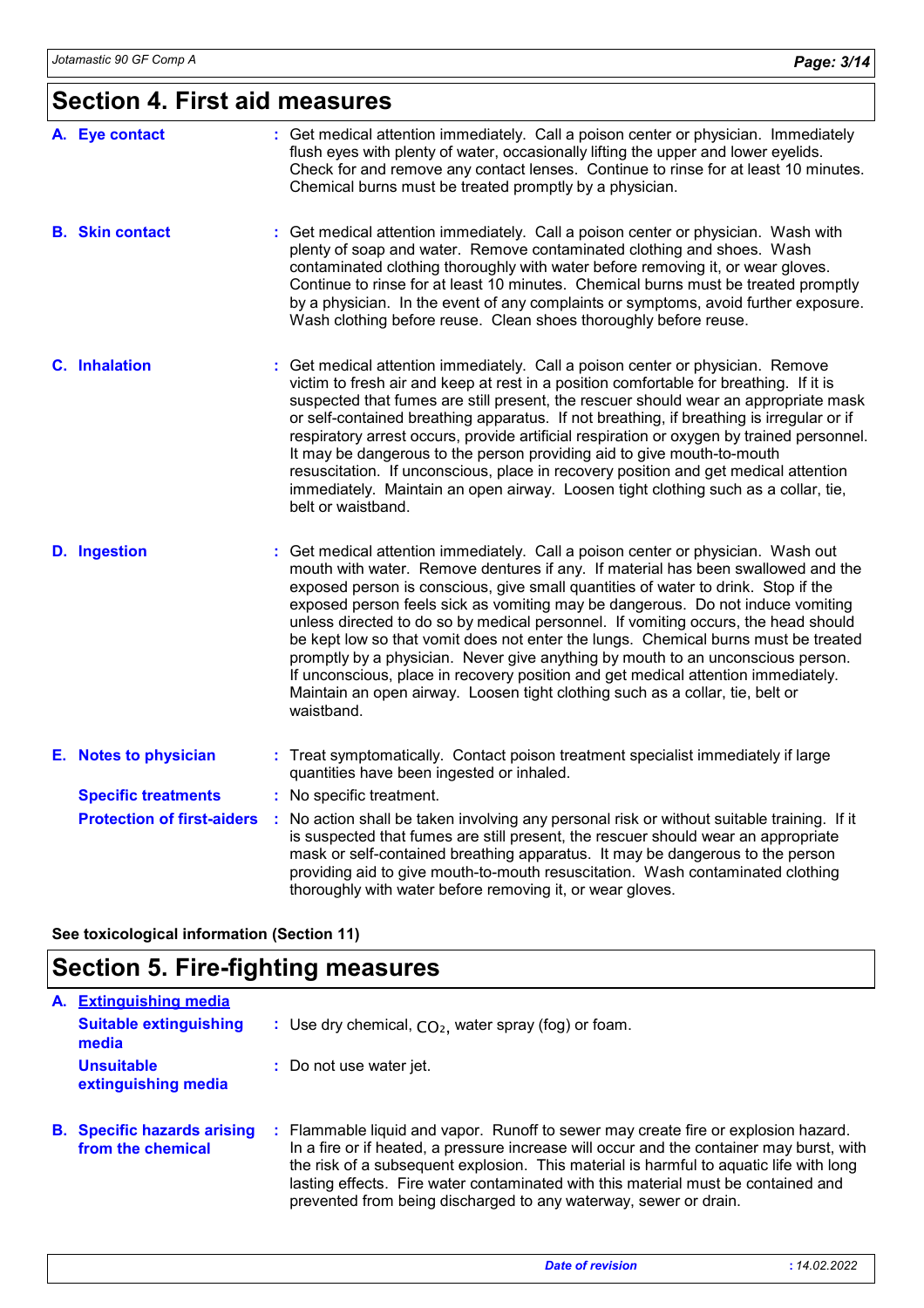### **Section 5. Fire-fighting measures**

| <b>Hazardous thermal</b><br>decomposition products                     | Decomposition products may include the following materials:<br>carbon dioxide<br>carbon monoxide<br>halogenated compounds<br>metal oxide/oxides                                                                                                                      |
|------------------------------------------------------------------------|----------------------------------------------------------------------------------------------------------------------------------------------------------------------------------------------------------------------------------------------------------------------|
| <b>C.</b> Special protective<br>equipment for fire-<br><b>fighters</b> | : Fire-fighters should wear appropriate protective equipment and self-contained<br>breathing apparatus (SCBA) with a full face-piece operated in positive pressure<br>mode.                                                                                          |
| <b>Special precautions for</b><br>fire-fighters                        | : Promptly isolate the scene by removing all persons from the vicinity of the incident if<br>there is a fire. No action shall be taken involving any personal risk or without<br>suitable training. Move containers from fire area if this can be done without risk. |

### **Section 6. Accidental release measures**

|  | A. Personal precautions,<br>protective equipment<br>and emergency<br>procedures | : No action shall be taken involving any personal risk or without suitable training.<br>Evacuate surrounding areas. Keep unnecessary and unprotected personnel from<br>entering. Do not touch or walk through spilled material. Shut off all ignition sources.<br>No flares, smoking or flames in hazard area. Do not breathe vapor or mist. Provide<br>adequate ventilation. Wear appropriate respirator when ventilation is inadequate.<br>Put on appropriate personal protective equipment. |
|--|---------------------------------------------------------------------------------|------------------------------------------------------------------------------------------------------------------------------------------------------------------------------------------------------------------------------------------------------------------------------------------------------------------------------------------------------------------------------------------------------------------------------------------------------------------------------------------------|
|--|---------------------------------------------------------------------------------|------------------------------------------------------------------------------------------------------------------------------------------------------------------------------------------------------------------------------------------------------------------------------------------------------------------------------------------------------------------------------------------------------------------------------------------------------------------------------------------------|

Use water spray to keep fire-exposed containers cool.

**Environmental B. precautions :** Avoid dispersal of spilled material and runoff and contact with soil, waterways, drains and sewers. Inform the relevant authorities if the product has caused environmental pollution (sewers, waterways, soil or air). Water polluting material. May be harmful to the environment if released in large quantities.

#### **Methods and materials for containment and cleaning up C.**

| <b>Small spill</b> | : Stop leak if without risk. Move containers from spill area. Use spark-proof tools and<br>explosion-proof equipment. Dilute with water and mop up if water-soluble.<br>Alternatively, or if water-insoluble, absorb with an inert dry material and place in an<br>appropriate waste disposal container. Dispose of via a licensed waste disposal<br>contractor.                                                                                                                                                                                                                                                                                                                                                                                                      |
|--------------------|-----------------------------------------------------------------------------------------------------------------------------------------------------------------------------------------------------------------------------------------------------------------------------------------------------------------------------------------------------------------------------------------------------------------------------------------------------------------------------------------------------------------------------------------------------------------------------------------------------------------------------------------------------------------------------------------------------------------------------------------------------------------------|
| <b>Large spill</b> | : Stop leak if without risk. Move containers from spill area. Use spark-proof tools and<br>explosion-proof equipment. Approach release from upwind. Prevent entry into<br>sewers, water courses, basements or confined areas. Wash spillages into an<br>effluent treatment plant or proceed as follows. Contain and collect spillage with non-<br>combustible, absorbent material e.g. sand, earth, vermiculite or diatomaceous earth<br>and place in container for disposal according to local regulations (see Section 13).<br>Dispose of via a licensed waste disposal contractor. Contaminated absorbent<br>material may pose the same hazard as the spilled product. Note: see Section 1 for<br>emergency contact information and Section 13 for waste disposal. |

### **Section 7. Handling and storage**

#### **A. Precautions for safe handling**

**Protective measures** : Put on appropriate personal protective equipment (see Section 8). Persons with a history of skin sensitization problems should not be employed in any process in which this product is used. Avoid exposure - obtain special instructions before use. Do not handle until all safety precautions have been read and understood. Do not get in eyes or on skin or clothing. Do not breathe vapor or mist. Do not ingest. Avoid release to the environment. Use only with adequate ventilation. Wear appropriate respirator when ventilation is inadequate. Do not enter storage areas and confined spaces unless adequately ventilated. Keep in the original container or an approved alternative made from a compatible material, kept tightly closed when not in use. Store and use away from heat, sparks, open flame or any other ignition source. Use explosion-proof electrical (ventilating, lighting and material handling) equipment. Use only non-sparking tools. Take precautionary measures against electrostatic discharges. Empty containers retain product residue and can be hazardous. Do not reuse container.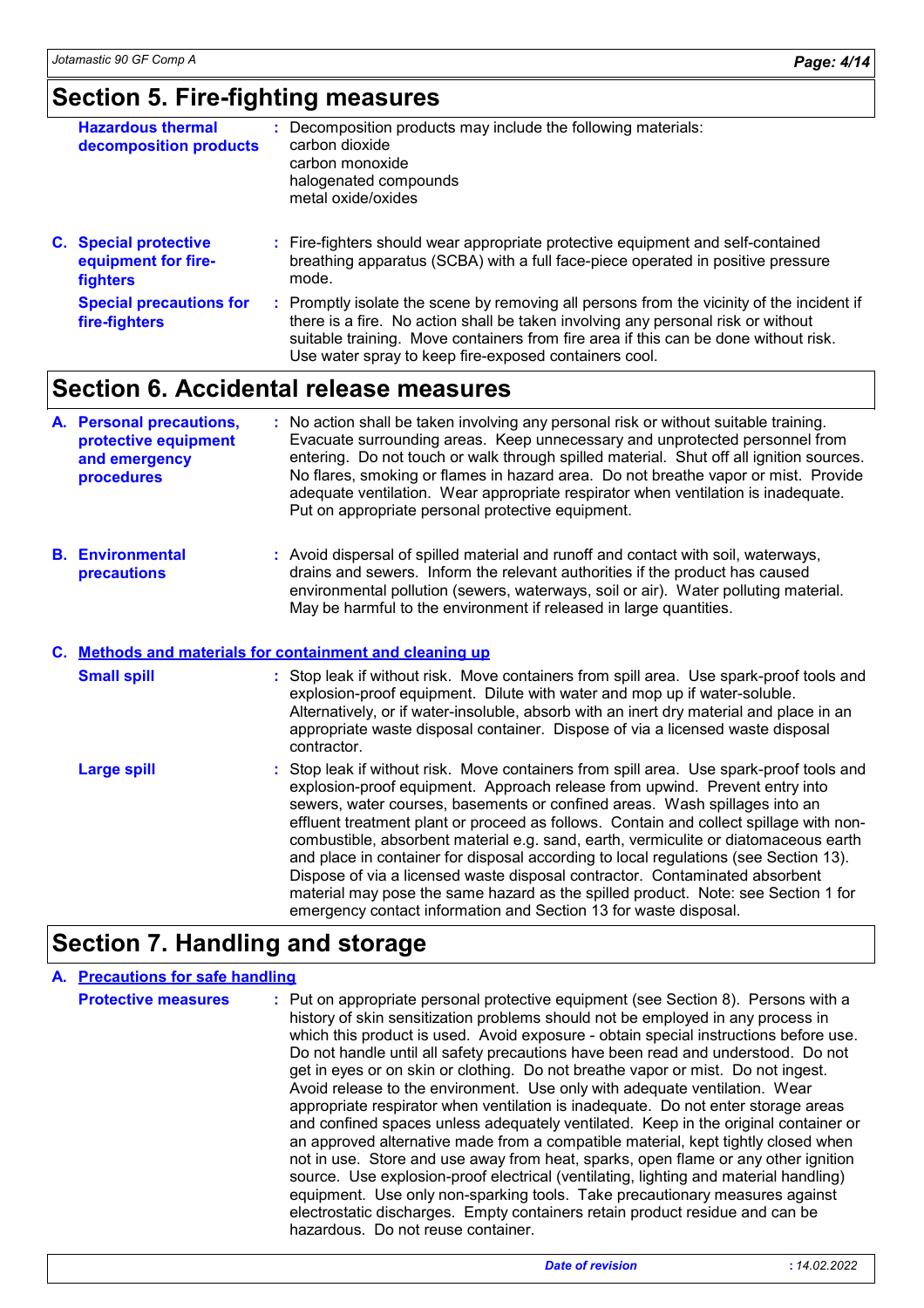# **Section 7. Handling and storage**

| <b>Advice on general</b><br>occupational hygiene                                    | : Eating, drinking and smoking should be prohibited in areas where this material is<br>handled, stored and processed. Workers should wash hands and face before<br>eating, drinking and smoking. Remove contaminated clothing and protective<br>equipment before entering eating areas. See also Section 8 for additional<br>information on hygiene measures.                                                                                                                                                                                                                                                                                                                                                          |
|-------------------------------------------------------------------------------------|------------------------------------------------------------------------------------------------------------------------------------------------------------------------------------------------------------------------------------------------------------------------------------------------------------------------------------------------------------------------------------------------------------------------------------------------------------------------------------------------------------------------------------------------------------------------------------------------------------------------------------------------------------------------------------------------------------------------|
| <b>B.</b> Conditions for safe<br>storage, including any<br><b>incompatibilities</b> | : Store in accordance with local regulations. Store in a segregated and approved<br>area. Store in original container protected from direct sunlight in a dry, cool and well-<br>ventilated area, away from incompatible materials (see Section 10) and food and<br>drink. Store locked up. Eliminate all ignition sources. Separate from oxidizing<br>materials. Keep container tightly closed and sealed until ready for use. Containers<br>that have been opened must be carefully resealed and kept upright to prevent<br>leakage. Do not store in unlabeled containers. Use appropriate containment to<br>avoid environmental contamination. See Section 10 for incompatible materials<br>before handling or use. |

### **Section 8. Exposure controls/personal protection**

#### **A. Control parameters**

#### **Occupational exposure limits**

| <b>Ingredient name</b>       | <b>Exposure limits</b>                              |
|------------------------------|-----------------------------------------------------|
| gíass, oxide, chemicals      | <b>Ministry of Employment and Labor</b>             |
|                              | (Republic of Korea, 1/2020).                        |
|                              | TWA: 10 mg/m <sup>3</sup> 8 hours. Form: fibers     |
| talc (non-asbestos form)     | <b>Ministry of Employment and Labor</b>             |
|                              | (Republic of Korea, 1/2020).                        |
|                              | TWA: 3 mg/m <sup>3</sup> 8 hours. Form: Respirable  |
|                              | Ifraction                                           |
|                              | TWA: 6 mg/m <sup>3</sup> 8 hours.                   |
| xylene                       | <b>Ministry of Employment and Labor</b>             |
|                              | (Republic of Korea, 1/2020).                        |
|                              | STEL: 150 ppm 15 minutes.                           |
|                              | TWA: 100 ppm 8 hours.                               |
| titanium dioxide             | <b>Ministry of Employment and Labor</b>             |
|                              | (Republic of Korea, 1/2020).                        |
|                              | TWA: 10 mg/m <sup>3</sup> 8 hours. Form: total dust |
|                              | with less than 1% of free SiO2                      |
| 2-methylpropan-1-ol          | <b>Ministry of Employment and Labor</b>             |
|                              | (Republic of Korea, 1/2020).                        |
|                              | TWA: 50 ppm 8 hours.                                |
| ethylbenzene                 | <b>Ministry of Employment and Labor</b>             |
|                              | (Republic of Korea, 1/2020).                        |
|                              | STEL: 125 ppm 15 minutes.                           |
|                              | TWA: 100 ppm 8 hours.                               |
| silica, crystalline - quartz | Ministry of Employment and Labor                    |
|                              | (Republic of Korea, 1/2020).                        |
|                              | TWA: 0.05 mg/m <sup>3</sup> 8 hours. Form:          |
|                              | Respirable fraction                                 |

| <b>B.</b> Appropriate engineering :<br>controls | Use only with adequate ventilation. Use process enclosures, local exhaust<br>ventilation or other engineering controls to keep worker exposure to airborne<br>contaminants below any recommended or statutory limits. The engineering controls<br>also need to keep gas, vapor or dust concentrations below any lower explosive<br>limits. Use explosion-proof ventilation equipment. |
|-------------------------------------------------|---------------------------------------------------------------------------------------------------------------------------------------------------------------------------------------------------------------------------------------------------------------------------------------------------------------------------------------------------------------------------------------|
| <b>Environmental</b><br>exposure controls       | : Emissions from ventilation or work process equipment should be checked to ensure<br>they comply with the requirements of environmental protection legislation. In some<br>cases, fume scrubbers, filters or engineering modifications to the process<br>equipment will be necessary to reduce emissions to acceptable levels.                                                       |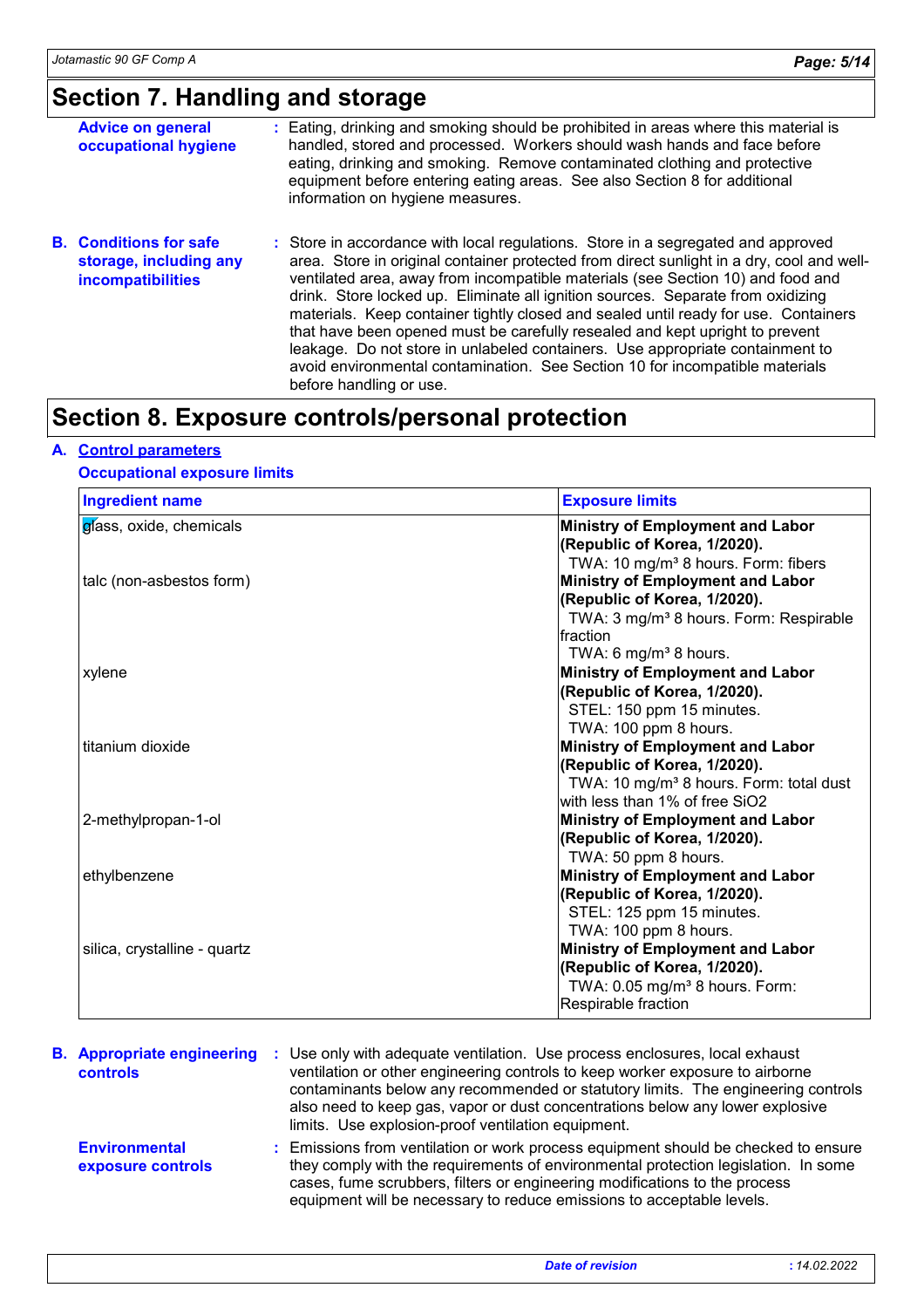# **Section 8. Exposure controls/personal protection**

| C.<br><b>Personal protective equipment</b> |                               |                                                                                                                                                                                                                                                                                                                                                                                                                                                                                                                                                                                                                                                                                                                                                                                                                                     |  |  |  |  |
|--------------------------------------------|-------------------------------|-------------------------------------------------------------------------------------------------------------------------------------------------------------------------------------------------------------------------------------------------------------------------------------------------------------------------------------------------------------------------------------------------------------------------------------------------------------------------------------------------------------------------------------------------------------------------------------------------------------------------------------------------------------------------------------------------------------------------------------------------------------------------------------------------------------------------------------|--|--|--|--|
|                                            | <b>Respiratory protection</b> | : If workers are exposed to concentrations above the exposure limit, they must use<br>appropriate, certified respirators. Use respiratory mask with charcoal and dust filter<br>when spraying this product(as filter combination A2-P2 or NIOSH-approved P95). In<br>confined spaces, use compressed-air or fresh-air respiratory equipment. When use<br>of roller or brush, consider use of charcoalfilter.                                                                                                                                                                                                                                                                                                                                                                                                                        |  |  |  |  |
|                                            | <b>Eye protection</b>         | : Use safety eyewear designed to protect against splash of liquids.                                                                                                                                                                                                                                                                                                                                                                                                                                                                                                                                                                                                                                                                                                                                                                 |  |  |  |  |
|                                            | <b>Hand protection</b>        | : There is no one glove material or combination of materials that will give unlimited<br>resistance to any individual or combination of chemicals.<br>The breakthrough time must be greater than the end use time of the product.<br>The instructions and information provided by the glove manufacturer on use,<br>storage, maintenance and replacement must be followed.<br>Gloves should be replaced regularly and if there is any sign of damage to the glove<br>material.<br>Always ensure that gloves are free from defects and that they are stored and used<br>correctly.<br>The performance or effectiveness of the glove may be reduced by physical/chemical<br>damage and poor maintenance.<br>Barrier creams may help to protect the exposed areas of the skin but should not be<br>applied once exposure has occurred. |  |  |  |  |
|                                            |                               | Wear suitable gloves tested to EN374.<br>Recommended, gloves(breakthrough time) > 8 hours: Responder, Viton®, 4H,<br>Teflon<br>Not recommended, gloves(breakthrough time) < 1 hour: PVC<br>May be used, gloves(breakthrough time) 4 - 8 hours: butyl rubber, nitrile rubber,<br>neoprene, polyvinyl alcohol (PVA)                                                                                                                                                                                                                                                                                                                                                                                                                                                                                                                   |  |  |  |  |
|                                            |                               | For right choice of glove materials, with focus on chemical resistance and time of<br>penetration, seek advice by the supplier of chemical resistant gloves.                                                                                                                                                                                                                                                                                                                                                                                                                                                                                                                                                                                                                                                                        |  |  |  |  |
|                                            |                               | The user must check that the final choice of type of glove selected for handling this<br>product is the most appropriate and takes into account the particular conditions of<br>use, as included in the user's risk assessment.                                                                                                                                                                                                                                                                                                                                                                                                                                                                                                                                                                                                     |  |  |  |  |
|                                            | <b>Body protection</b>        | Personal protective equipment for the body should be selected based on the task<br>being performed and the risks involved and should be approved by a specialist<br>before handling this product. When there is a risk of ignition from static electricity,<br>wear anti-static protective clothing. For the greatest protection from static<br>discharges, clothing should include anti-static overalls, boots and gloves.                                                                                                                                                                                                                                                                                                                                                                                                         |  |  |  |  |
|                                            | <b>Hygiene measures</b>       | Wash hands, forearms and face thoroughly after handling chemical products, before<br>eating, smoking and using the lavatory and at the end of the working period.<br>Appropriate techniques should be used to remove potentially contaminated clothing.<br>Contaminated work clothing should not be allowed out of the workplace. Wash<br>contaminated clothing before reusing. Ensure that eyewash stations and safety<br>showers are close to the workstation location.                                                                                                                                                                                                                                                                                                                                                           |  |  |  |  |

# **Section 9. Physical and chemical properties**

The conditions of measurement of all properties are at standard temperature and pressure unless otherwise indicated.

| A. | <b>Appearance</b>                                                    |                                                                                                              |
|----|----------------------------------------------------------------------|--------------------------------------------------------------------------------------------------------------|
|    | <b>Physical state</b>                                                | $:$ Liquid.                                                                                                  |
|    | <b>Color</b>                                                         | $:$ Grey, Red                                                                                                |
|    | <b>B.</b> Odor                                                       | $:$ Characteristic.                                                                                          |
|    | <b>C.</b> Odor threshold                                             | : Not applicable.                                                                                            |
|    | D. pH                                                                | Not applicable.                                                                                              |
|    | E. Melting/freezing point                                            | : Not applicable.                                                                                            |
| F. | <b>Boiling point, initial</b><br>boiling point, and<br>boiling range | Lowest known value: 108°C (226.4°F) (2-methylpropan-1-ol). Weighted average:<br>$228.81^{\circ}$ C (443.9°F) |
|    | G. Flash point                                                       | : Closed cup: $33^{\circ}$ C                                                                                 |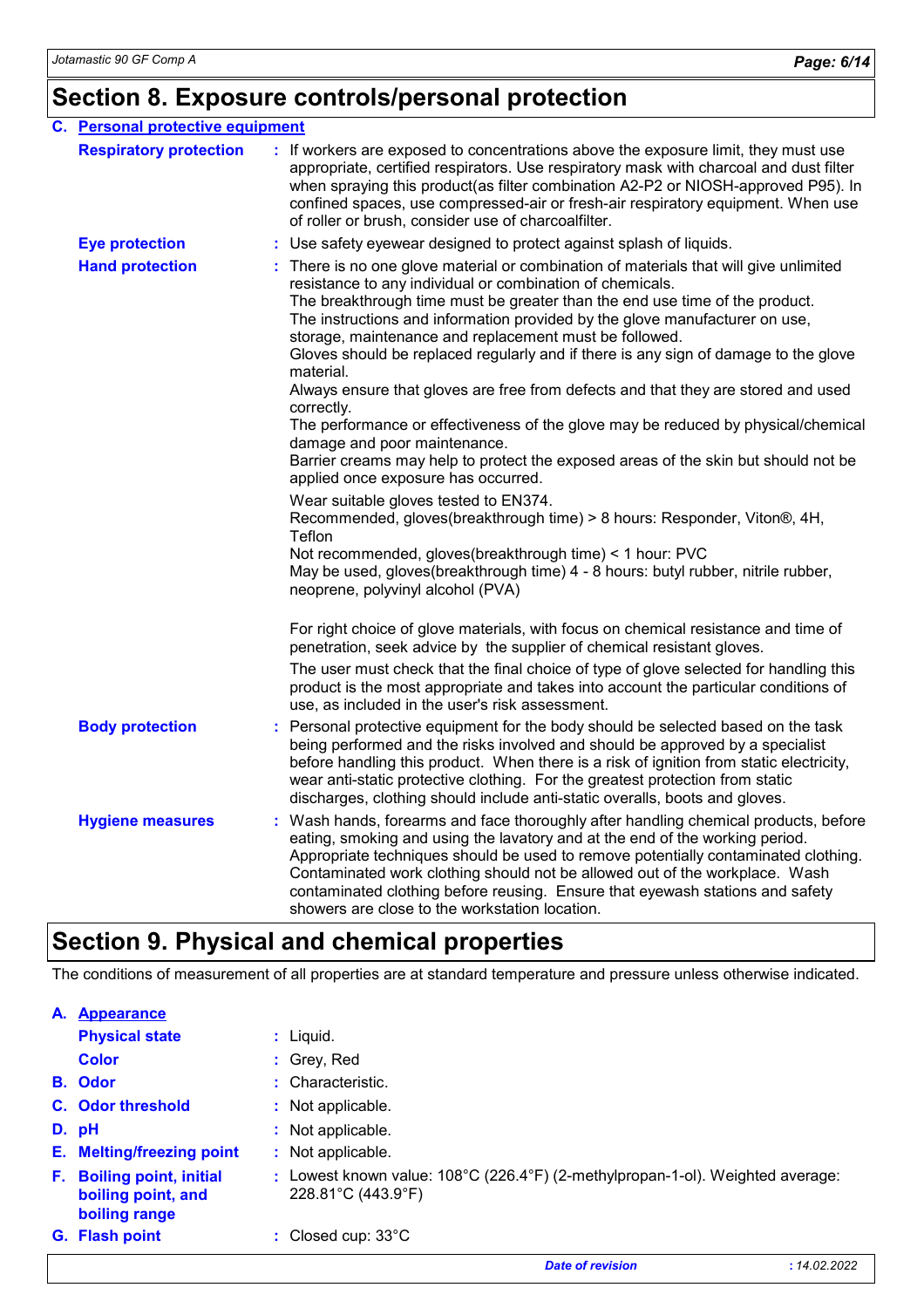### **Section 9. Physical and chemical properties**

|    | H. Evaporation rate                                          | : Highest known value: 0.84 (ethylbenzene) Weighted average: 0.6compared with<br>butyl acetate                                              |
|----|--------------------------------------------------------------|---------------------------------------------------------------------------------------------------------------------------------------------|
| J. | <b>Flammability (solid, gas)</b>                             | : Not applicable.                                                                                                                           |
|    | J. Lower and upper<br>explosive (flammable)<br><b>limits</b> | $: 0.8 - 13\%$                                                                                                                              |
|    | K. Vapor pressure                                            | : Highest known value: <1.6 kPa (<12 mm Hg) (at $20^{\circ}$ C) (2-methylpropan-1-ol).<br>Weighted average: 0.37 kPa (2.78 mm Hg) (at 20°C) |
|    | L. Solubility                                                | : Insoluble in the following materials: cold water and hot water.                                                                           |
|    | <b>M. Vapor density</b>                                      | : Highest known value: 11.7 (Air = 1) (epoxy resin (MW $\leq$ 700)). Weighted average:<br>7.74 $(Air = 1)$                                  |
|    | N. Relative density                                          | $: 1.50588$ to 1.589 g/cm <sup>3</sup>                                                                                                      |
|    | <b>O.</b> Partition coefficient: n-<br>octanol/water         | : Not available.                                                                                                                            |
|    | <b>P.</b> Auto-ignition<br>temperature                       | : Lowest known value: $>375^{\circ}$ C ( $>707^{\circ}$ F) (hydrocarbons, c9-unsatd., polymd.).                                             |
|    | Q. Decomposition<br>temperature                              | : Not available.                                                                                                                            |
|    | R. Viscosity                                                 | : Kinematic (40°C (104°F)): >20.5 mm <sup>2</sup> /s (>20.5 cSt)                                                                            |
|    | S. Molecular weight                                          | : Not applicable.                                                                                                                           |
|    | __________                                                   |                                                                                                                                             |

#### **Particle characteristics**

**Median particle size :** Not applicable.

### **Section 10. Stability and reactivity**

| <b>A.</b> Chemical stability                        | : The product is stable.                                                                                                                                                     |
|-----------------------------------------------------|------------------------------------------------------------------------------------------------------------------------------------------------------------------------------|
| <b>Possibility of hazardous</b><br><b>reactions</b> | : Under normal conditions of storage and use, hazardous reactions will not occur.                                                                                            |
| <b>B.</b> Conditions to avoid                       | : Avoid all possible sources of ignition (spark or flame). Do not pressurize, cut, weld,<br>braze, solder, drill, grind or expose containers to heat or sources of ignition. |
| C. Incompatible materials                           | : Keep away from the following materials to prevent strong exothermic reactions:<br>oxidizing agents, strong alkalis, strong acids.                                          |
| D. Hazardous<br>decomposition products              | : Under normal conditions of storage and use, hazardous decomposition products<br>should not be produced.                                                                    |

### **Section 11. Toxicological information**

There are no data available on the mixture itself. See Sections 2 and 3 for details.

Exposure to component solvent vapor concentrations in excess of the stated occupational exposure limit may result in adverse health effects such as mucous membrane and respiratory system irritation and adverse effects on the kidneys, liver and central nervous system. Solvents may cause some of the above effects by absorption through the skin. Repeated or prolonged contact with the mixture may cause removal of natural fat from the skin, resulting in non-allergic contact dermatitis and absorption through the skin. Ingestion may cause nausea, diarrhea and vomiting.

#### **A. Information on the likely :** Not available.

| routes of exposure |  |
|--------------------|--|
|--------------------|--|

**Potential acute health effects**

| <b>Inhalation</b> | : No known significant effects or critical hazards. |
|-------------------|-----------------------------------------------------|
|                   |                                                     |

**Ingestion :** No known significant effects or critical hazards.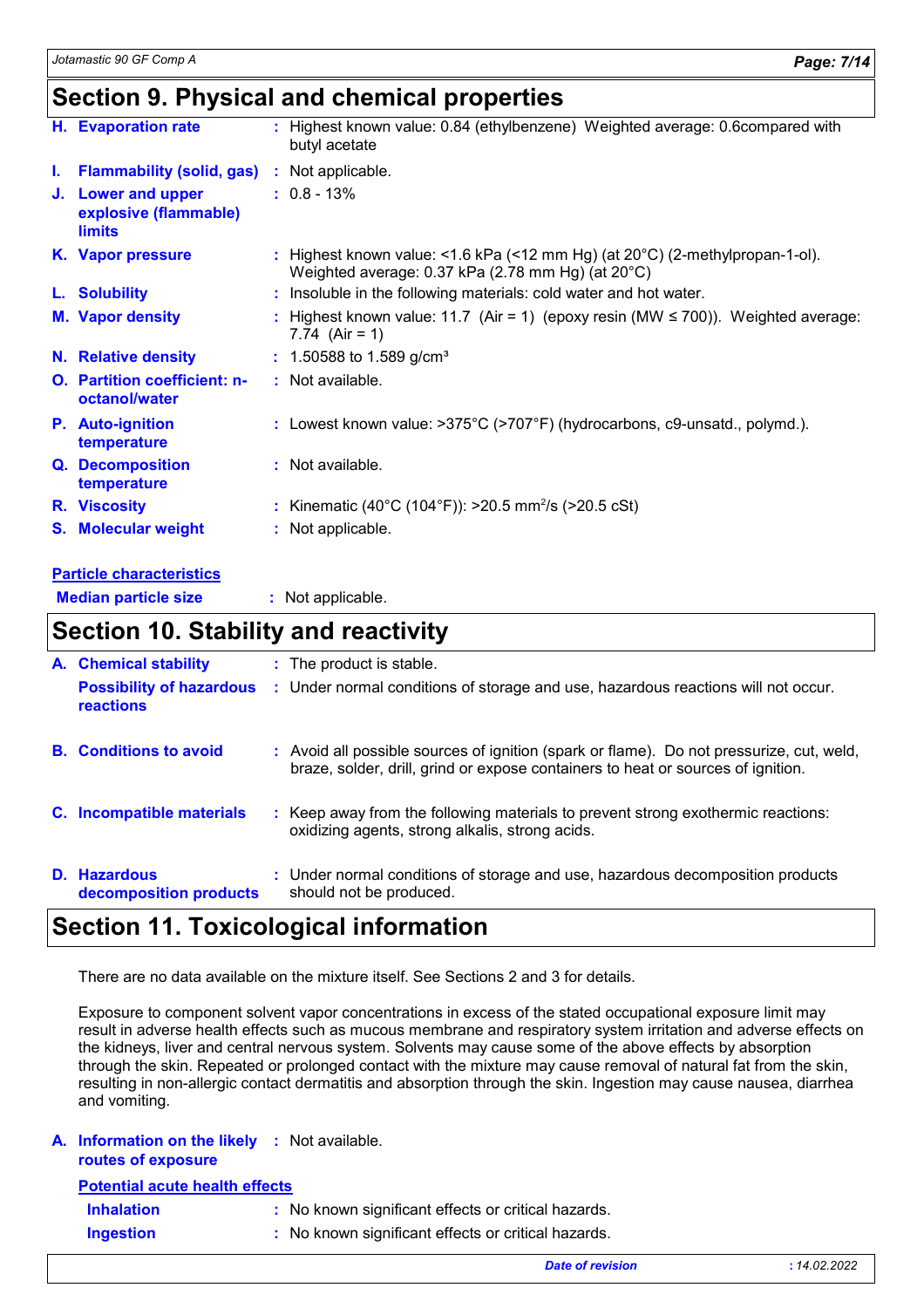# **Section 11. Toxicological information**

| <b>Skin contact</b>          | : Causes skin irritation. May cause an allergic skin reaction.                                         |  |  |  |  |
|------------------------------|--------------------------------------------------------------------------------------------------------|--|--|--|--|
| <b>Eye contact</b>           | : Causes serious eye damage.                                                                           |  |  |  |  |
| Over-exposure signs/symptoms |                                                                                                        |  |  |  |  |
| <b>Inhalation</b>            | : No specific data.                                                                                    |  |  |  |  |
| <b>Ingestion</b>             | : Adverse symptoms may include the following:<br>stomach pains                                         |  |  |  |  |
| <b>Skin contact</b>          | : Adverse symptoms may include the following:<br>pain or irritation<br>redness<br>blistering may occur |  |  |  |  |
| <b>Eye contact</b>           | : Adverse symptoms may include the following:<br>pain<br>watering<br>redness                           |  |  |  |  |

#### **B. Health hazards**

#### **Acute toxicity**

| <b>Product/ingredient name</b> | <b>Result</b>                | <b>Species</b> | <b>Dose</b>             | <b>Exposure</b>          |
|--------------------------------|------------------------------|----------------|-------------------------|--------------------------|
| epoxy resin (MW $\leq$ 700)    | LD50 Dermal                  | Rabbit         | $20$ g/kg               |                          |
|                                | LD50 Oral                    | Mouse          | 15600 mg/kg             |                          |
| xylene                         | <b>LC50 Inhalation Vapor</b> | Rat            | $20$ mg/l               | 4 hours                  |
|                                | LD50 Oral                    | Rat            | 4300 mg/kg              |                          |
|                                | TDLo Dermal                  | Rabbit         | 4300 mg/kg              | ٠                        |
| hydrocarbons,                  | LD50 Dermal                  | Rat            | >2000 mg/kg             |                          |
| C9-unsaturated,                |                              |                |                         |                          |
| polymerized                    |                              |                |                         |                          |
|                                | LD50 Oral                    | Rat            | >2000 mg/kg             | $\blacksquare$           |
| 2-methylpropan-1-ol            | <b>LC50 Inhalation Vapor</b> | Rat            | 19200 mg/m <sup>3</sup> | 4 hours                  |
|                                | LD50 Dermal                  | Rabbit         | 3400 mg/kg              |                          |
|                                | LD50 Oral                    | Rat            | 2460 mg/kg              | $\blacksquare$           |
| benzyl alcohol                 | LD50 Oral                    | Rat            | 1230 mg/kg              | $\overline{\phantom{a}}$ |
| ethylbenzene                   | <b>LC50 Inhalation Vapor</b> | Rat - Male     | $17.8$ mg/l             | 4 hours                  |
|                                | LD50 Dermal                  | Rabbit         | >5000 mg/kg             |                          |
|                                | LD50 Oral                    | Rat            | 3500 mg/kg              | $\blacksquare$           |
| Phenol, styrenated             | LD50 Dermal                  | Rabbit         | >5010 mg/kg             | $\blacksquare$           |
|                                | LD50 Oral                    | Rat            | 2500 mg/kg              | $\overline{\phantom{a}}$ |

#### **Irritation/Corrosion**

| <b>Product/ingredient name</b> | <b>Result</b>          | <b>Species</b>                     | <b>Score</b> | <b>Exposure</b>                 | <b>Observation</b> |
|--------------------------------|------------------------|------------------------------------|--------------|---------------------------------|--------------------|
| epoxy resin (MW $\leq$ 700)    | Eyes - Severe irritant | Rabbit                             |              | 24 hours 2                      |                    |
|                                | Skin - Mild irritant   | Rabbit                             |              | milligrams<br>500<br>milligrams |                    |
| xylene                         | Eyes - Mild irritant   | Rabbit                             |              | 87 milligrams                   |                    |
|                                | Skin - Mild irritant   | Rat                                |              | 8 hours 60<br>microliters       |                    |
| titanium dioxide               | Skin - Mild irritant   | <b>Human</b>                       |              | 72 hours                        |                    |
| 2-methylpropan-1-ol            | Eyes - Irritant        | Mammal -<br>species<br>unspecified |              |                                 |                    |
|                                | Skin - Mild irritant   | Mammal -<br>species<br>unspecified | ۰            |                                 |                    |
| benzyl alcohol                 | Eyes - Mild irritant   | Mammal -<br>species<br>unspecified |              |                                 |                    |
| Phenol, methylstyrenated       | Skin - Mild irritant   | Mammal -<br>species                |              |                                 |                    |
|                                |                        | unspecified                        |              |                                 |                    |
| Phenol, styrenated             | Eyes - Mild irritant   | Rabbit                             |              | 0.1 Mililiters                  |                    |
|                                | Skin - Mild irritant   | Rabbit                             |              | 0.5 Mililiters                  |                    |

*Date of revision* **:** *14.02.2022*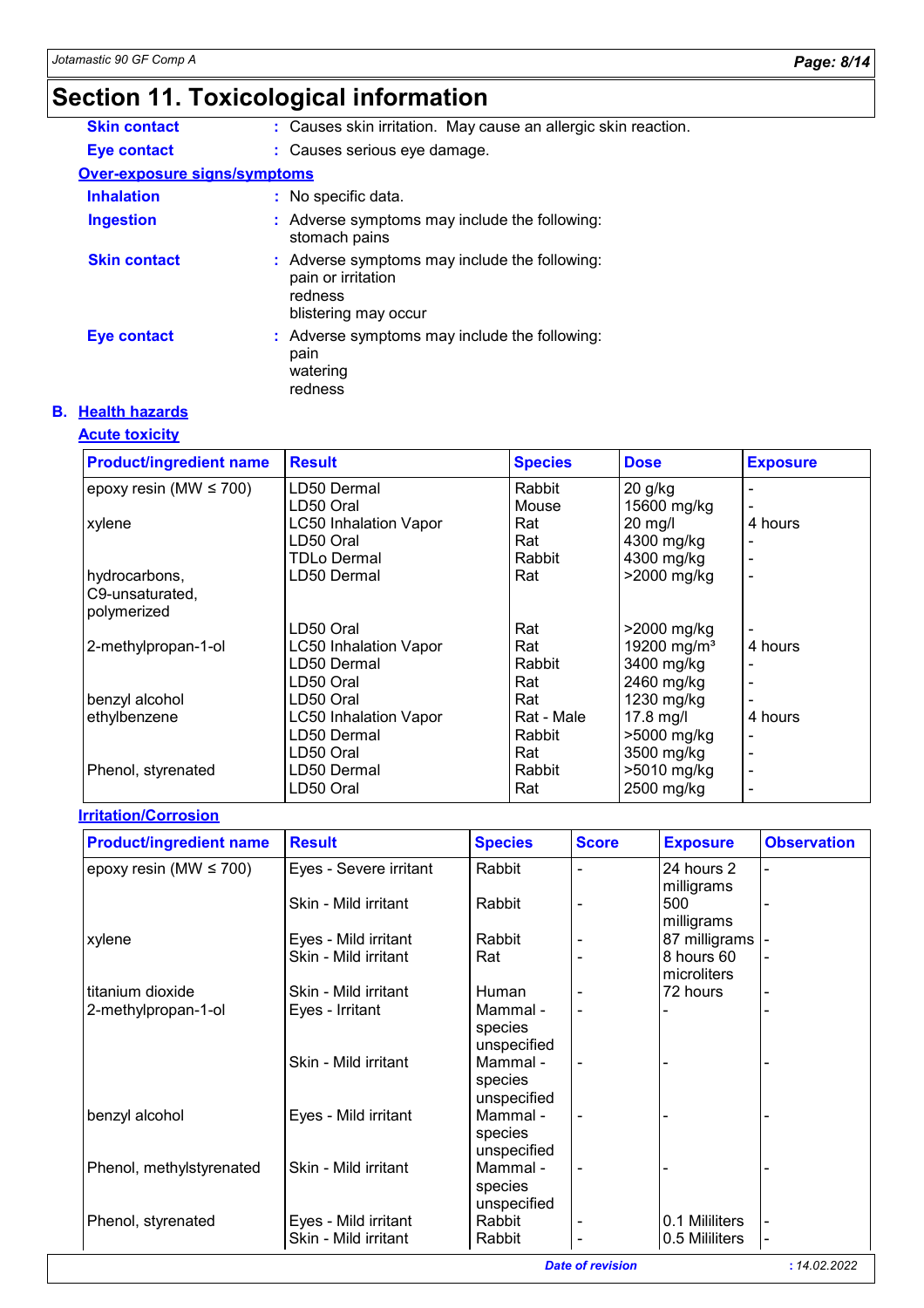### **Section 11. Toxicological information**

|  | -                    |             |  |  |
|--|----------------------|-------------|--|--|
|  | Skin - Mild irritant | Mammal -    |  |  |
|  |                      | species     |  |  |
|  |                      | unspecified |  |  |
|  |                      |             |  |  |

#### **Sensitization**

| <b>Product/ingredient name</b>                  | <b>Route of</b><br>exposure | <b>Species</b>                  | <b>Result</b> |
|-------------------------------------------------|-----------------------------|---------------------------------|---------------|
| epoxy resin (MW $\leq$ 700)                     | skin                        | Mammal - species<br>unspecified | Sensitizing   |
| hydrocarbons,<br>C9-unsaturated,<br>polymerized | skin                        | Mouse                           | Sensitizing   |
| glycidyl ether of 3-alkyl<br>phenol             | skin                        | Mammal - species<br>unspecified | Sensitizing   |
| Phenol, methylstyrenated                        | skin                        | Mammal - species<br>unspecified | Sensitizing   |
| Phenol, styrenated                              | skin                        | Mammal - species<br>unspecified | Sensitizing   |

#### **CMR - ISHA Article 42 Occupational Exposure Limits**

| <b>Product/ingredient name</b> | <b>Identifiers</b> | <b>Classification</b>         |
|--------------------------------|--------------------|-------------------------------|
| Mineral wool fiber             | CAS: 65997-17-3    | CARCINOGENICITY - Category 2  |
| Titanium dioxide               | CAS: 13463-67-7    | CARCINOGENICITY - Category 2  |
| Ethyl benzene                  | CAS: 100-41-4      | CARCINOGENICITY - Category 2  |
| Silica (Crystalline quartz)    | CAS: 14808-60-7    | CARCINOGENICITY - Category 1A |

#### **Mutagenicity**

**Conclusion/Summary :** No known significant effects or critical hazards.

#### **Carcinogenicity**

**Conclusion/Summary :** May cause cancer. Risk of cancer depends on duration and level of exposure.

#### **Classification**

| <b>Product/ingredient name OSHA</b> | <b>IARC</b> | <b>NTP</b>                      | <b>ACGIH</b>   |
|-------------------------------------|-------------|---------------------------------|----------------|
| epoxy resin (MW $\leq$ 700)         |             |                                 |                |
| glass, oxide, chemicals             |             |                                 | A4             |
| silica, crystalline - quartz        |             | Known to be a human carcinogen. | A <sub>2</sub> |

#### **Reproductive toxicity**

Not available.

#### **Teratogenicity**

**Conclusion/Summary :** No known significant effects or critical hazards. **Specific target organ toxicity (single exposure)**

| <b>Product/ingredient name</b> | <b>Category</b> | <b>Route of</b><br>exposure | <b>Target organs</b>                           |
|--------------------------------|-----------------|-----------------------------|------------------------------------------------|
| xylene                         | Category 3      | $\overline{\phantom{a}}$    | Respiratory tract_<br>l irritation             |
| 2-methylpropan-1-ol            | Category 3      |                             | <b>Respiratory tract</b><br><b>lirritation</b> |
|                                | Category 3      |                             | Narcotic effects                               |

#### **Specific target organ toxicity (repeated exposure)**

| <b>Product/ingredient name</b> | <b>Category</b> | <b>Route of</b><br>exposure | <b>Target organs</b> |
|--------------------------------|-----------------|-----------------------------|----------------------|
| lethvlbenzene                  | Category 2      | $\overline{\phantom{0}}$    | hearing organs       |
| silica, crystalline - quartz   | Category 2      | inhalation                  | lungs                |

#### **Aspiration hazard**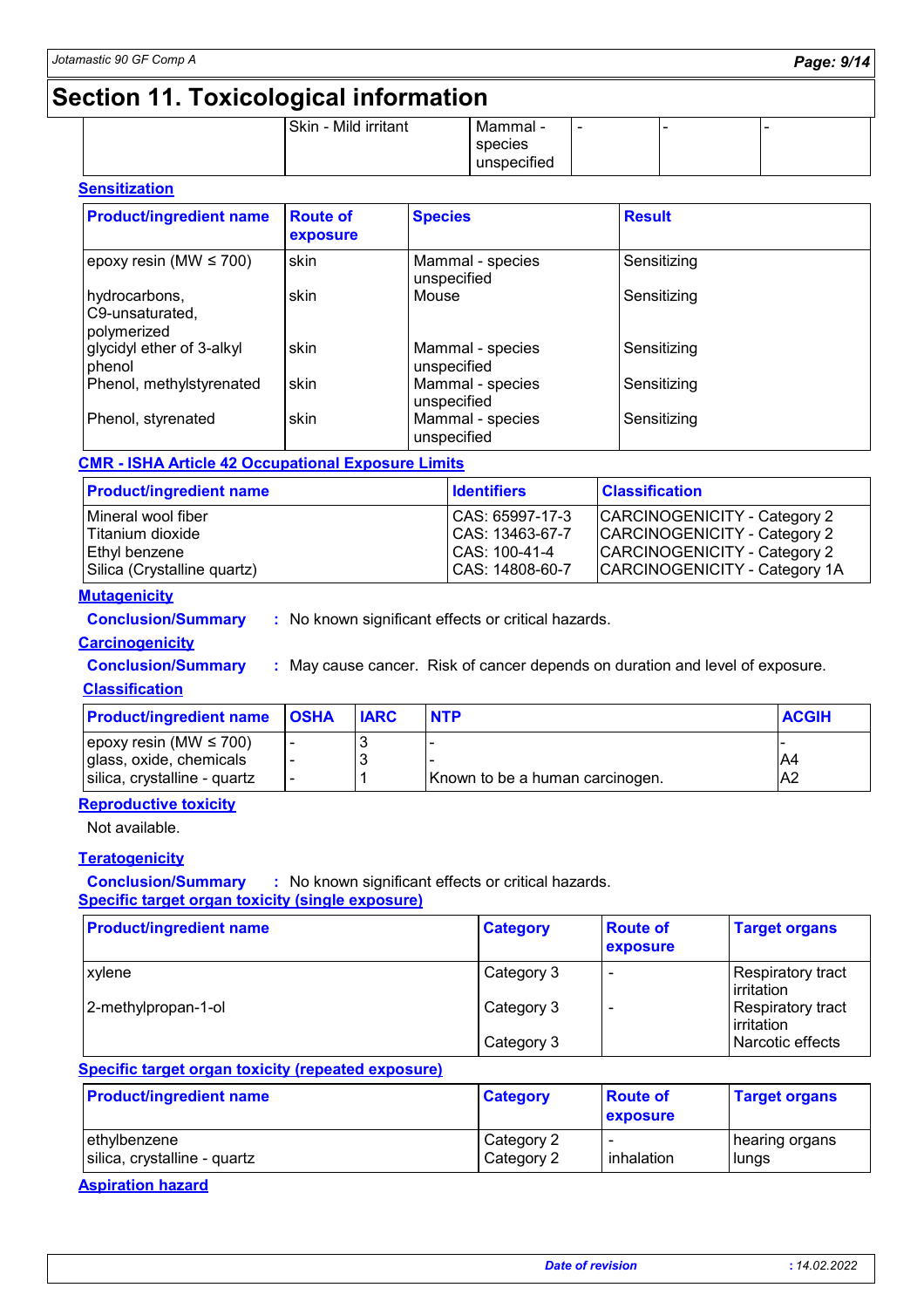# **Section 11. Toxicological information**

| <b>Product/ingredient name</b>   | <b>Result</b>                                                                  |
|----------------------------------|--------------------------------------------------------------------------------|
| xylene<br>ethylbenzene           | <b>ASPIRATION HAZARD - Category 1</b><br><b>ASPIRATION HAZARD - Category 1</b> |
| Detential ebresia health effects |                                                                                |

#### **Potential chronic health effects**

**Chronic toxicity**

| <b>General</b>               | : Once sensitized, a severe allergic reaction may occur when subsequently exposed<br>to very low levels. |
|------------------------------|----------------------------------------------------------------------------------------------------------|
| <b>Carcinogenicity</b>       | : May cause cancer. Risk of cancer depends on duration and level of exposure.                            |
| <b>Mutagenicity</b>          | : No known significant effects or critical hazards.                                                      |
| <b>Reproductive toxicity</b> | : No known significant effects or critical hazards.                                                      |

#### **Numerical measures of toxicity**

#### **Acute toxicity estimates**

| <b>Product/ingredient name</b>            | Oral (mg/<br>kg) | <b>Dermal</b><br>(mg/kg) | <b>Inhalation</b><br>(gases)<br>(ppm) | <b>Inhalation</b><br>(vapors)<br>(mg/l) | <b>Inhalation</b><br>(dusts)<br>and mists)<br>(mg/l) |
|-------------------------------------------|------------------|--------------------------|---------------------------------------|-----------------------------------------|------------------------------------------------------|
| Jotamastic 90 GF Comp A (MM-WCSE)         | 49200            | 19349.2                  | N/A                                   | 164.5                                   | N/A                                                  |
| xylene                                    | 4300             | 1100                     | N/A                                   | 20                                      | N/A                                                  |
| hydrocarbons, C9-unsaturated, polymerized | 2500             | 2500                     | N/A                                   | N/A                                     | N/A                                                  |
| 2-methylpropan-1-ol                       | 2460             | 3400                     | N/A                                   | N/A                                     | N/A                                                  |
| benzyl alcohol                            | 1230             | N/A                      | N/A                                   | 11                                      | N/A                                                  |
| ethylbenzene                              | 3500             | N/A                      | N/A                                   | 17.8                                    | N/A                                                  |
| Phenol, styrenated                        | 2500             | N/A                      | N/A                                   | N/A                                     | N/A                                                  |

# **Section 12. Ecological information**

#### **A. Ecotoxicity**

This material is harmful to aquatic life with long lasting effects.

| <b>Product/ingredient name</b> | <b>Result</b>                            | <b>Species</b>                                 | <b>Exposure</b> |
|--------------------------------|------------------------------------------|------------------------------------------------|-----------------|
| epoxy resin (MW $\leq$ 700)    | Acute EC50 1.4 mg/l                      | Daphnia                                        | 48 hours        |
|                                | Acute LC50 3.1 mg/l                      | Fish - pimephales promelas                     | 96 hours        |
|                                | Chronic NOEC 0.3 mg/l                    | Fish                                           | 21 days         |
| xylene                         | Acute LC50 8500 µg/l Marine water        | Crustaceans - Palaemonetes<br>pugio            | 48 hours        |
|                                | Acute LC50 13400 µg/l Fresh water        | Fish - Pimephales promelas                     | 96 hours        |
| titanium dioxide               | Acute LC50 3 mg/l Fresh water            | Crustaceans - Ceriodaphnia<br>Idubia - Neonate | 48 hours        |
|                                | Acute LC50 6.5 mg/l Fresh water          | Daphnia - Daphnia pulex -<br>Neonate           | 48 hours        |
|                                | Acute LC50 >1000000 µg/l Marine<br>water | lFish - Fundulus heteroclitus                  | 96 hours        |
| 2-methylpropan-1-ol            | Chronic NOEC 4000 µg/l Fresh water       | Daphnia - Daphnia magna                        | 21 days         |
| ethylbenzene                   | Acute EC50 7700 µg/l Marine water        | Algae - Skeletonema costatum                   | 96 hours        |
|                                | Acute EC50 2.93 mg/l                     | Daphnia                                        | 48 hours        |
|                                | Acute LC50 4.2 mg/l                      | lFish.                                         | 96 hours        |
| Phenol, styrenated             | Acute EC50 100 mg/l                      | Algae                                          | 72 hours        |
|                                | Acute EC50 54 mg/l                       | Daphnia                                        | 48 hours        |
|                                | Acute LC50 25.8 mg/l                     | lFish.                                         | 96 hours        |
|                                |                                          |                                                |                 |

#### **Persistence and degradability B.**

| <b>Product/ingredient name</b> Aquatic half-life | <b>Photolysis</b> | <b>Biodegradability</b> |
|--------------------------------------------------|-------------------|-------------------------|
| epoxy resin (MW $\leq 700$ )                     |                   | Not readily             |
| xylene                                           |                   | Readily                 |
| benzyl alcohol                                   |                   | Readily                 |
| ethylbenzene                                     |                   | Readily                 |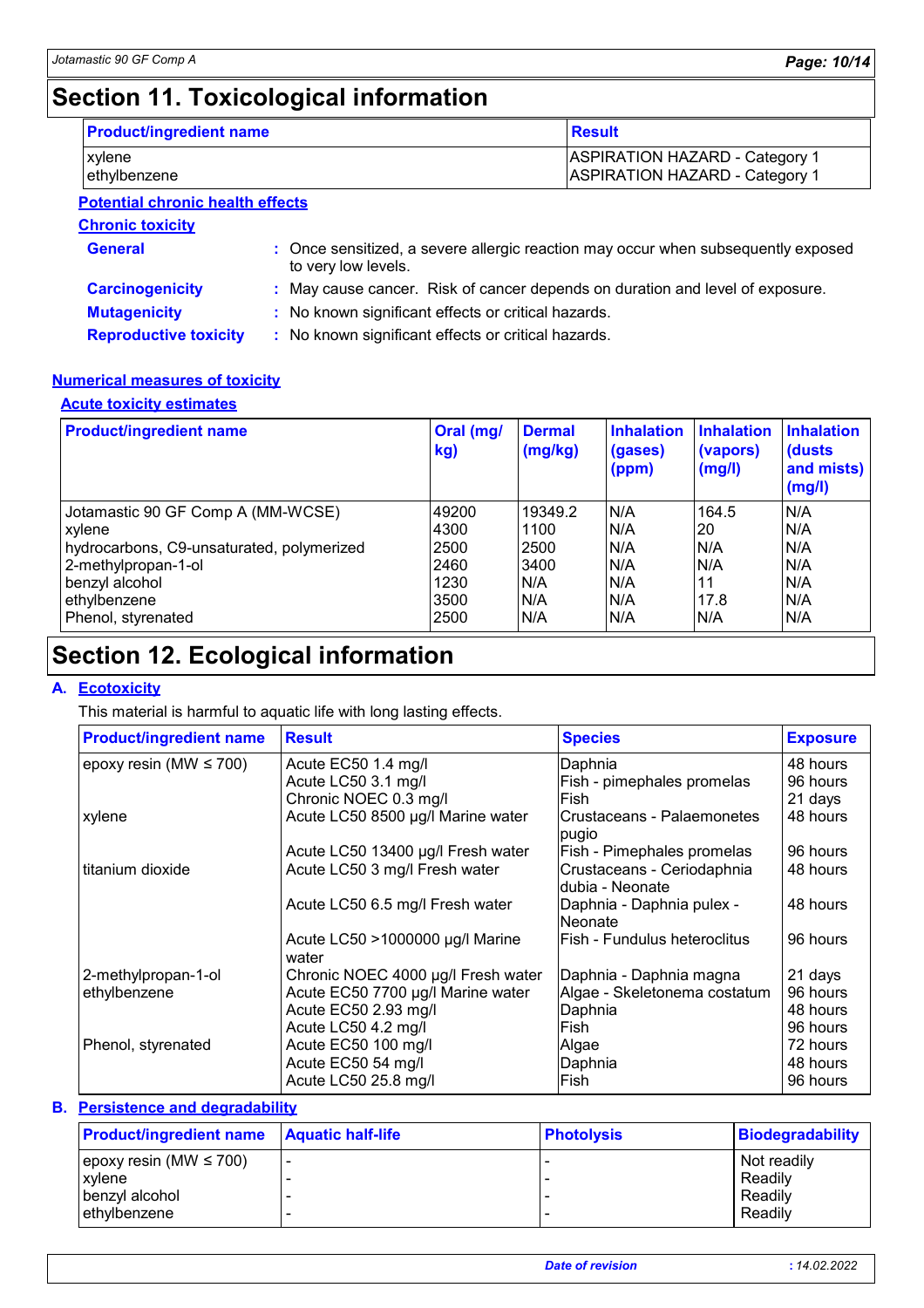# **Section 12. Ecological information**

#### **Bioaccumulative potential C.**

| <b>Product/ingredient name</b> | $LogP_{ow}$  | <b>BCF</b>  | <b>Potential</b> |
|--------------------------------|--------------|-------------|------------------|
| epoxy resin (MW $\leq$ 700)    | 2.64 to 3.78 | 31          | low              |
| xylene                         | 3.12         | 8.1 to 25.9 | llow             |
| hydrocarbons,                  | 3.627        |             | low              |
| C9-unsaturated,<br>polymerized |              |             |                  |
| 2-methylpropan-1-ol            |              |             | llow             |
| benzyl alcohol                 | 0.87         | < 100       | llow             |
| ethylbenzene                   | 3.6          |             | low              |
| Phenol, methylstyrenated       | 3.627        |             | llow             |

#### **Mobility in soil D. Soil/water partition coefficient (Koc)**

**:** Not available.

**Other adverse effects :** No known significant effects or critical hazards. **E.**

### **Section 13. Disposal considerations**

| A. Disposal methods            | : The generation of waste should be avoided or minimized wherever possible.<br>Disposal of this product, solutions and any by-products should at all times comply<br>with the requirements of environmental protection and waste disposal legislation<br>and any regional local authority requirements. Dispose of surplus and non-<br>recyclable products via a licensed waste disposal contractor. Waste should not be<br>disposed of untreated to the sewer unless fully compliant with the requirements of<br>all authorities with jurisdiction. Waste packaging should be recycled. Incineration or<br>landfill should only be considered when recycling is not feasible. |
|--------------------------------|--------------------------------------------------------------------------------------------------------------------------------------------------------------------------------------------------------------------------------------------------------------------------------------------------------------------------------------------------------------------------------------------------------------------------------------------------------------------------------------------------------------------------------------------------------------------------------------------------------------------------------------------------------------------------------|
| <b>B.</b> Disposal precautions | : This material and its container must be disposed of in a safe way. Care should be<br>taken when handling emptied containers that have not been cleaned or rinsed out.<br>Empty containers or liners may retain some product residues. Vapor from product<br>residues may create a highly flammable or explosive atmosphere inside the<br>container. Do not cut, weld or grind used containers unless they have been cleaned<br>thoroughly internally. Avoid dispersal of spilled material and runoff and contact with<br>soil, waterways, drains and sewers.                                                                                                                 |

|                                         | <b>UN</b>     | <b>IMDG</b>                                                            | <b>IATA</b>   |
|-----------------------------------------|---------------|------------------------------------------------------------------------|---------------|
| A. UN number                            | <b>UN1263</b> | <b>UN1263</b>                                                          | <b>UN1263</b> |
| <b>B. UN proper</b><br>shipping name    | Paint         | Paint                                                                  | Paint         |
| <b>C. Transport</b><br>hazard class(es) | 3             | 3                                                                      | 3             |
| <b>D. Packing group</b>                 | III           | III                                                                    | III           |
| E. Environmental<br>hazards             | No.           | No.                                                                    | No.           |
| <b>Additional information</b>           |               |                                                                        |               |
| <b>UN</b>                               |               | $:$ Tunnel restriction code: (D/E)<br>Hazard identification number: 30 |               |
| <b>IMDG</b>                             | t             | <b>Emergency schedules F-E, S-E</b>                                    |               |
|                                         |               | <b>Date of revision</b>                                                | : 14.02.2022  |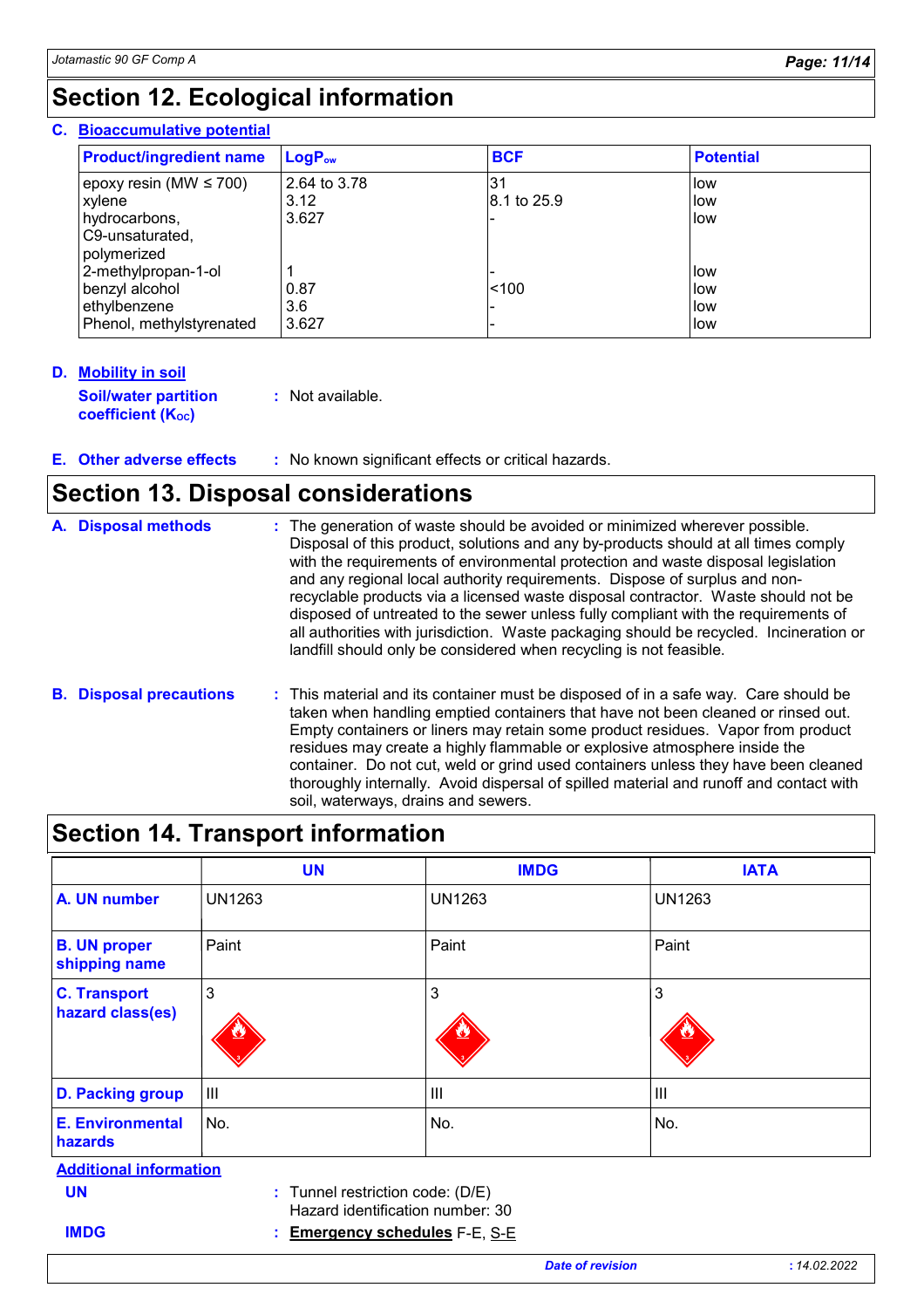# **Section 14. Transport information**

| <b>F. Special precautions for</b><br>user           |  | : Transport within user's premises: always transport in closed containers that are<br>upright and secure. Ensure that persons transporting the product know what to do in<br>the event of an accident or spillage. |
|-----------------------------------------------------|--|--------------------------------------------------------------------------------------------------------------------------------------------------------------------------------------------------------------------|
|                                                     |  | IMDG: Viscous substance. Transport in accordance with paragraph 2.3.2.5<br>(applicable to receptacles <450 litre capacity).                                                                                        |
| <b>Transport in bulk according : Not available.</b> |  |                                                                                                                                                                                                                    |

**to IMO instruments**

Transport in accordance with ADR/RID, IMDG/IMO and ICAO/IATA and national regulation.

# **Section 15. Regulatory information**

| А. | <b>Regulation according to ISHA</b>                                                                                                                                                               |  |                                                                                                      |  |  |
|----|---------------------------------------------------------------------------------------------------------------------------------------------------------------------------------------------------|--|------------------------------------------------------------------------------------------------------|--|--|
|    | <b>ISHA article 117</b><br>(Harmful substances<br>prohibited from<br>manufacture)                                                                                                                 |  | : None of the components are listed.                                                                 |  |  |
|    | <b>ISHA article 118</b><br>(Harmful substances<br>requiring permission)                                                                                                                           |  | : None of the components are listed.                                                                 |  |  |
|    | <b>Article 2 of Youth</b><br><b>Protection Act on</b><br><b>Substances Hazardous</b><br>to Youth                                                                                                  |  | : Not applicable.                                                                                    |  |  |
|    |                                                                                                                                                                                                   |  | <b>Exposure Limits of Chemical Substances and Physical Factors</b>                                   |  |  |
|    | The following components have an OEL:<br>glass, oxide, chemicals<br>talc (non-asbestos form)<br>xylene<br>titanium dioxide<br>2-methylpropan-1-ol<br>ethylbenzene<br>silica, crystalline - quartz |  |                                                                                                      |  |  |
|    | <b>ISHA Enforcement Regs</b><br><b>Annex 19 (Exposure</b><br>standards established<br>for harmful factors)                                                                                        |  | : None of the components are listed.                                                                 |  |  |
|    | <b>ISHA Enforcement Regs</b><br><b>Annex 21 (Harmful</b><br>factors subject to Work<br><b>Environment</b><br><b>Measurement)</b>                                                                  |  | : The following components are listed: xylene, titanium dioxide, isobutyl alcohol, ethyl<br>benzene  |  |  |
|    | <b>ISHA Enforcement Regs</b><br><b>Annex 22 (Harmful</b><br><b>Factors Subject to</b><br><b>Special Health Check-</b><br>up)                                                                      |  | : The following components are listed: Glass fiber dusts, Xylene, Isobutyl alcohol,<br>Ethyl benzene |  |  |
|    | <b>Standard of Industrial</b><br><b>Safety and Health</b><br><b>Annex 12 (Hazardous</b><br>substances subject to<br>control)                                                                      |  | : The following components are listed: xylene, titanium dioxide, isobutyl alcohol, ethyl<br>benzene  |  |  |
|    | <b>B.</b> Regulation according to Chemicals Control Act                                                                                                                                           |  |                                                                                                      |  |  |
|    | <b>CCA Article 11 (TRI)</b>                                                                                                                                                                       |  | : The following components are listed: Xylene including o-,m-,p- isomer, Ethylbenzene                |  |  |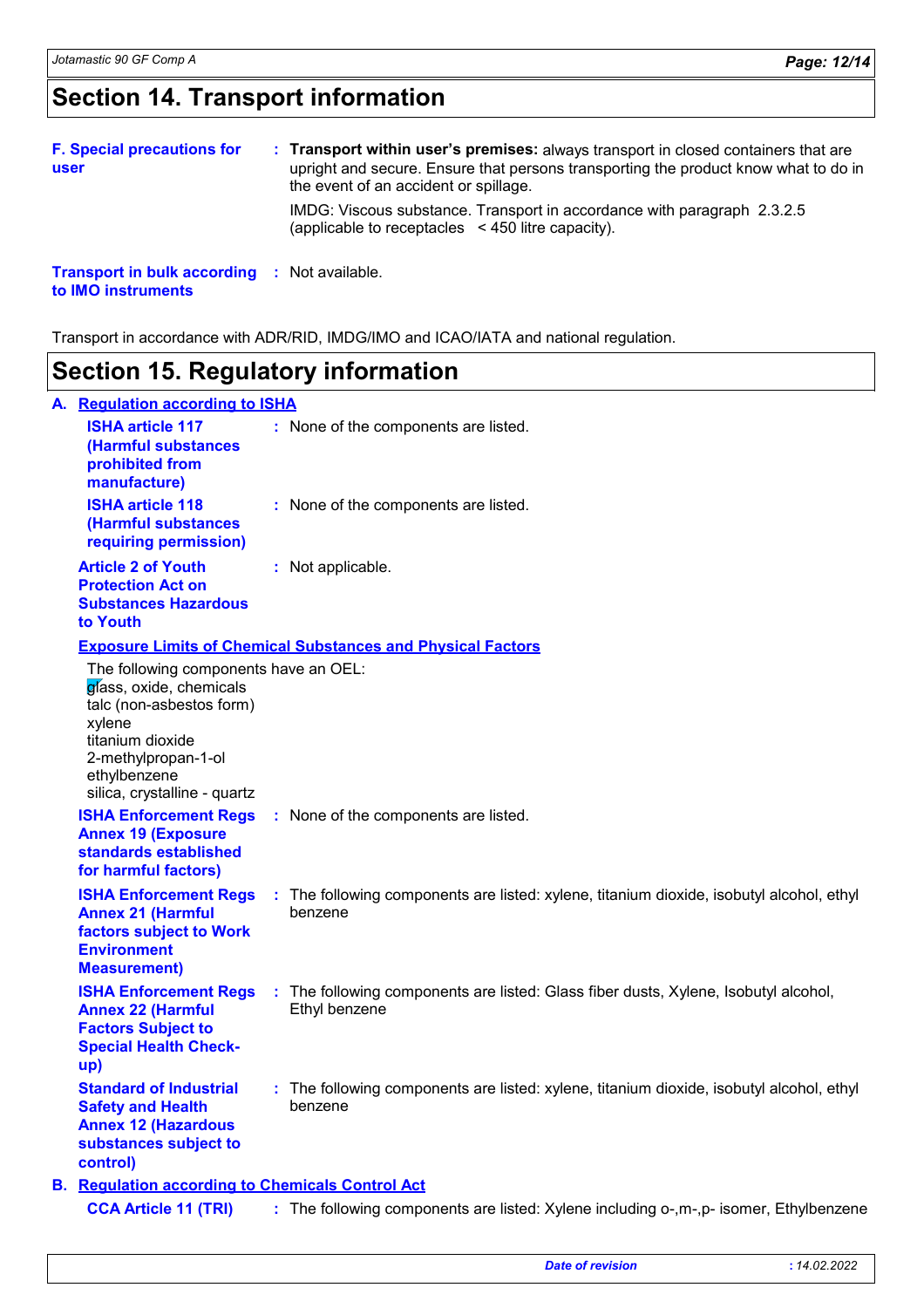| <b>Reach Article 27)</b>                                                        |  | Article 18 Prohibited (K-: None of the components are listed.                                                                                                                                        |  |  |
|---------------------------------------------------------------------------------|--|------------------------------------------------------------------------------------------------------------------------------------------------------------------------------------------------------|--|--|
| <b>Article 19 Subject to</b><br>authorization (K-Reach<br><b>Article 25)</b>    |  | : None of the components are listed.                                                                                                                                                                 |  |  |
| <b>Article 20 Toxic</b><br><b>Chemicals (K-Reach</b><br><b>Article 20)</b>      |  | : Not applicable                                                                                                                                                                                     |  |  |
| <b>Reach Article 27)</b>                                                        |  | Article 20 Restricted (K-: None of the components are listed.                                                                                                                                        |  |  |
| <b>CCA Article 39</b><br><b>(Accident Precaution</b><br><b>Chemicals)</b>       |  | : None of the components are listed.                                                                                                                                                                 |  |  |
| <b>Existing Chemical</b><br><b>Substances Subject to</b><br><b>Registration</b> |  | : The following components are listed: Xylene; Dimethylbenzene, Quartz                                                                                                                               |  |  |
| <b>C. Dangerous Materials</b><br><b>Safety Management Act</b>                   |  | : Class: Class 4 - Flammable Liquid<br>Item: 4. Class 2 petroleums - Water-insoluble liquid<br>Threshold: 1000 L<br>Danger category: III<br>Signal word: Contact with sources of ignition prohibited |  |  |
| <b>D.</b> Wastes regulation                                                     |  | Dispose of contents and container in accordance with all local, regional, national<br>and international regulations.                                                                                 |  |  |
| E. Regulation according to other foreign laws                                   |  |                                                                                                                                                                                                      |  |  |
| <b>International regulations</b>                                                |  |                                                                                                                                                                                                      |  |  |
|                                                                                 |  | <b>Chemical Weapon Convention List Schedules I, II &amp; III Chemicals</b>                                                                                                                           |  |  |
| Not listed.                                                                     |  |                                                                                                                                                                                                      |  |  |
| <b>Montreal Protocol</b>                                                        |  |                                                                                                                                                                                                      |  |  |
| Not listed.                                                                     |  |                                                                                                                                                                                                      |  |  |
| <b>Stockholm Convention on Persistent Organic Pollutants</b>                    |  |                                                                                                                                                                                                      |  |  |
| Not listed.                                                                     |  |                                                                                                                                                                                                      |  |  |
|                                                                                 |  | <b>Rotterdam Convention on Prior Informed Consent (PIC)</b>                                                                                                                                          |  |  |
| Not listed.                                                                     |  |                                                                                                                                                                                                      |  |  |
|                                                                                 |  | <b>UNECE Aarhus Protocol on POPs and Heavy Metals</b>                                                                                                                                                |  |  |
| Not listed.                                                                     |  |                                                                                                                                                                                                      |  |  |
| <b>Section 16. Other information</b>                                            |  |                                                                                                                                                                                                      |  |  |
|                                                                                 |  |                                                                                                                                                                                                      |  |  |

#### **Date of printing Version C. : :** 1.01 **:** 14.02.2022 **A. References :** - Registry of Toxic Effects of Chemical Substances - United States Environmental Protection Agency ECOTOX **B. Date of issue :** 25.01.2022 **D. Other Date of revision**

#### **Indicates information that has changed from previously issued version.**